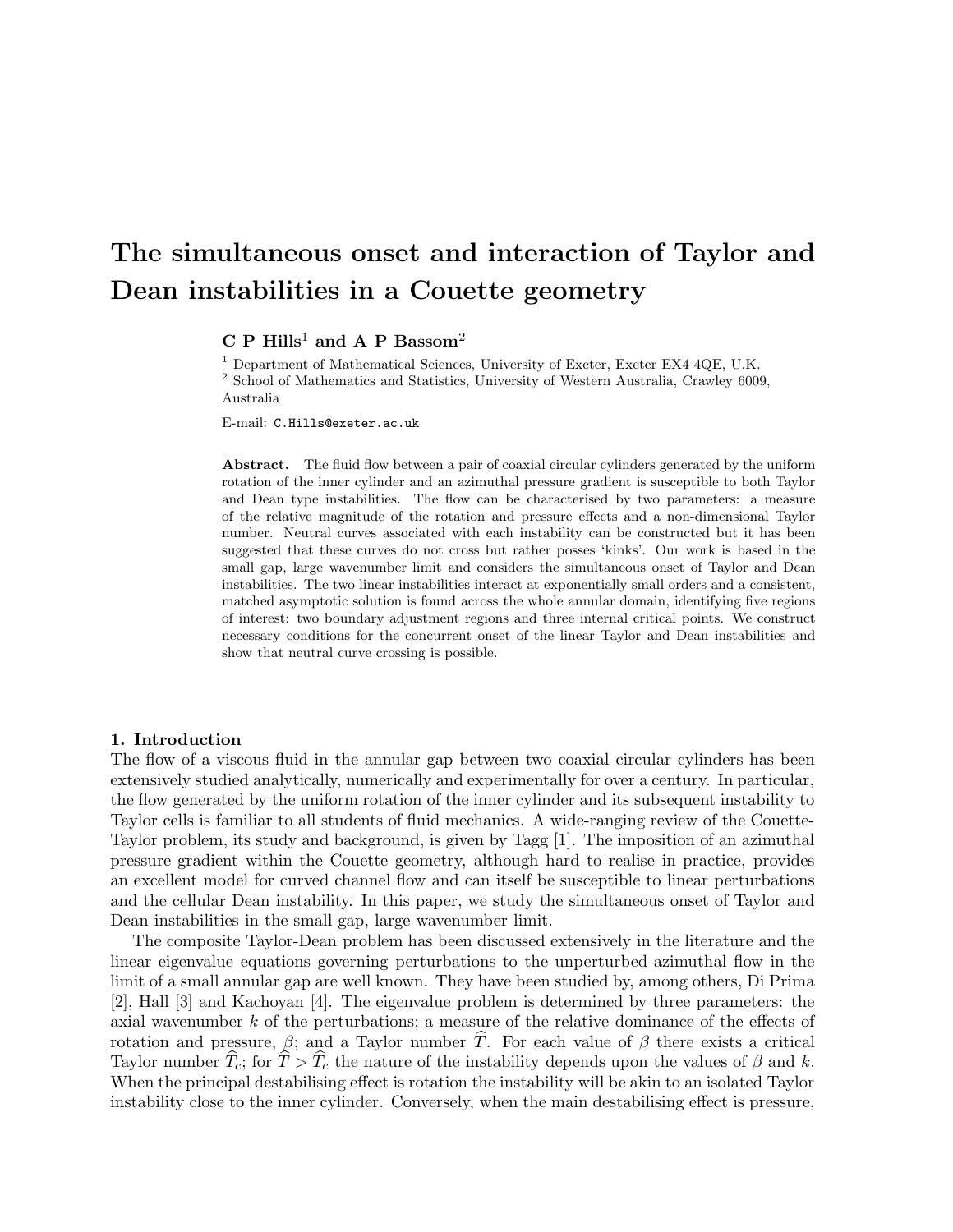a Dean-like instability will be observed in the main flow and away from the boundaries. At sufficiently large  $\beta$  there exists a range of wavenumbers for which linear perturbations of neither pure Taylor nor Dean type exist but rather time-periodic solutions are the dominant instability.

Taylor-Dean flow in the annulus is not easy to construct physically due the difficulty in maintaining azimuthal symmetry. However, the two distinct driving mechanisms of the flow are found together in many practical applications; e.g. an electrogalvanizing line in the steelmaking industry or rotating drum filters in paper- and board-making processes (see [5]). The Taylor-Dean configuration is usually emulated in the laboratory using a partially-filled annulus to produce a combination of Couette and curved Poiseuille flow. There has been considerable interest in the diverse patterns that can be formed from this apparatus, including the coexistence of different states, and Laure & Mutabazi [6] provide a brief background to this work.

Kachoyan [4] considered the eigenvalue problem for general values of  $\beta$  and determined neutral curves associated with both the Taylor-like and Dean-like instabilities for several values of  $\beta$ . Of particular interest is when  $\beta > 1$  and the pressure gradient acts against rotation. Kachoyan observed that, for  $\beta = \beta_0 \approx 1.275$ , the leading order critical Taylor numbers agree at the limit of very large wavenumbers. As  $\beta$  is increased beyond  $\beta_0$  the neutral curves associated with the two types of instability appear to cross at finite values of  $k$ . But, upon closer numerical examination Kachoyan concluded that the neutral curves did not intersect but rather there was a "kink" in each neutral curve.

We are concerned with large wavenumber perturbations in small-gap Taylor-Dean flow and consider the concurrent onset of linear Taylor and Dean instabilities at the same critical Taylor number. Our objective is to explore the kinking behaviour suggested by Kachoyan and to place it upon a firm rational footing. The two possible modes of instability are not treated in isolation but are shown to interact in a subtle way, linked at exponentially small orders by a WKB analysis. A consistent, matched asymptotic solution to the perturbation equations for the velocities, Taylor number and inverse wavenumber is found across the whole annular domain. Internal critical points result in the appearance of oscillatory solutions. We find that it is possible for neutral curve crossing to occur at discrete values of  $\beta$  but the accuracy required in calculations to observe such a phenomenon is not realisable.

#### 2. Problem formulation

Consider an incompressible fluid occupying the region between two coaxial cylinders of radii  $R_1$ and  $R_2$   $(R_2 = R_1 + d > R_1)$ . The outer cylinder is at rest while the inner rotates about its axis with angular velocity  $\Omega$ . In addition a constant, azimuthal pressure gradient is applied. There exists a solution to the Navier-Stokes equations given by

$$
p = -\rho \kappa \theta + \rho \int \widehat{u}_{\theta}^2 r^{-1} dr, \qquad \widehat{\mathbf{u}} = \widehat{u}_{\theta} \mathbf{e}_{\theta} = \left\{ \mathcal{A} r^{-1} + \mathcal{B} r - (2\nu)^{-1} \kappa r \ln r \right\} \mathbf{e}_{\theta}.
$$
 (1)

Here p,  $\rho$ ,  $\hat{u}$  are the pressure, density and velocity fields respectively,  $(r, \theta)$  the usual polar co-ordinates,  $\nu$  the kinematic viscosity,  $\kappa$  a measure of the pressure gradient and  $\mathcal A$  and  $\mathcal B$  are known constants. We non-dimensionalise lengths with respect to  $d$ , radial and axial velocities by  $\nu/2d$ , time by  $d^2/\nu$ , and  $\hat{u}_{\theta}$  by  $V_T + V_D$  (where  $V_T = \Omega R_1/2$  and  $V_D = \kappa d^2/12\nu$  are typical velocities associated with Taylor and Dean effects). Then, in the limit of small gap  $d \ll 1$ , the dimensionless base flow is given by  $\mathbf{u} = V \mathbf{e}_{\theta}$  where

$$
V = 2(1 - \beta)(1 - x) + 6\beta x(1 - x),
$$
\n(2)

 $\beta = V_D/(V_T + V_D)$  and  $x = (r - R_1)/d$  is a new, scaled radial variable. The value  $\beta = 0$ corresponds to Taylor-Couette flow and  $\beta = 1$  to classical Dean flow. The linearised governing equations for small axisymmetric perturbations,  $(u(x), v(x), w(x))e^{ikz}$  at neutral stability are

$$
\mathcal{L}^2 u = \varepsilon^2 \hat{T} V \mathbf{v}, \qquad \mathcal{L} \mathbf{v} = \frac{1}{2} \varepsilon^2 u V', \tag{3}
$$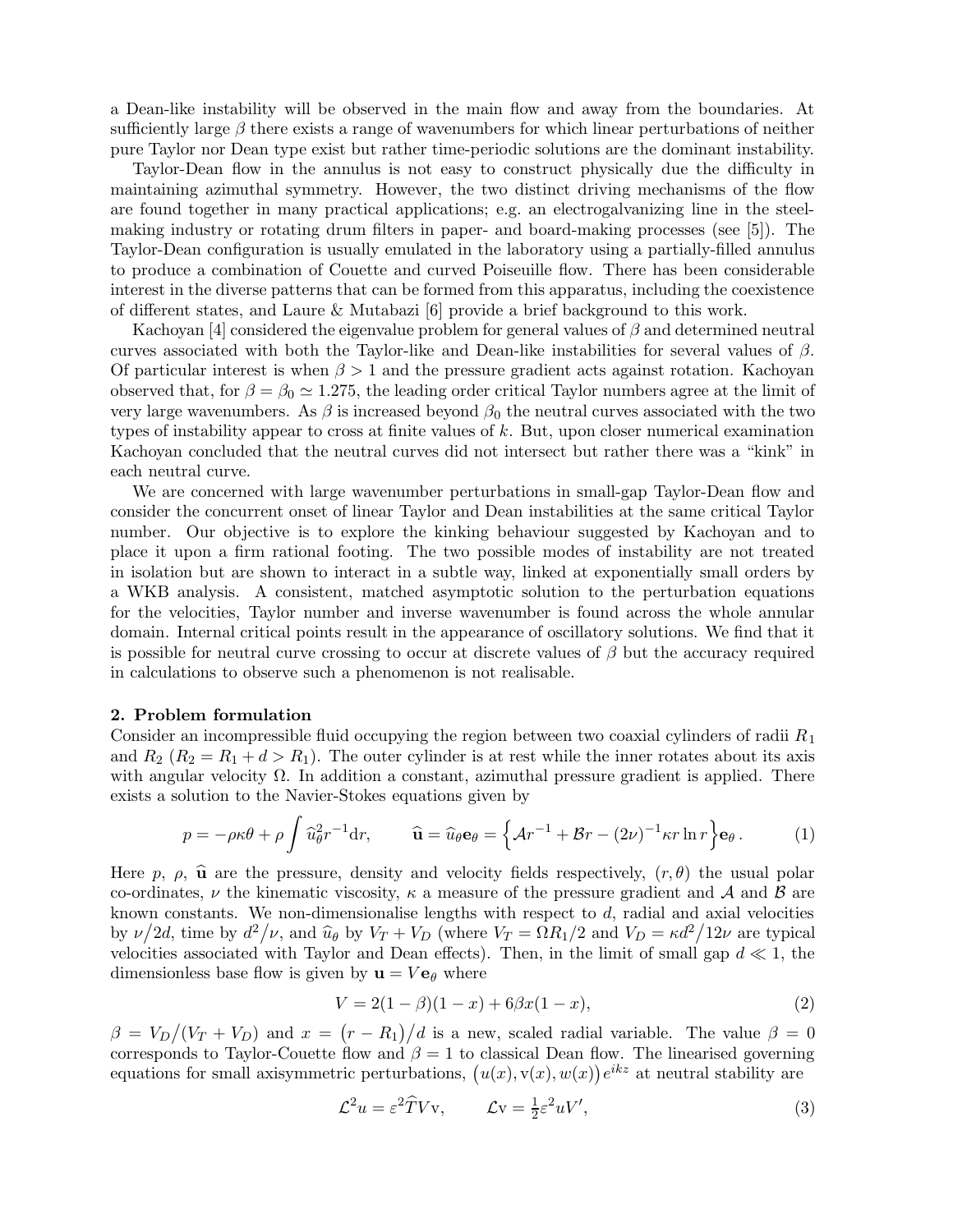where  $\varepsilon = k^{-1}$ ,  $\mathcal{L} \equiv \varepsilon^2 (d^2/dx^2) - 1$  and  $\hat{T} = 4d^3(V_T + V_D)^2 / \nu^2 R_1$  is the Taylor number.

We consider high wavenumbers  $\varepsilon \ll 1$  and appropriate scalings of (3) are  $T = \varepsilon^4 \hat{T}$ ,  $v = \varepsilon^{-2}v$ . This leads to

$$
\mathcal{L}^2 u = TVv, \qquad \mathcal{L}v = \frac{1}{2} uV' \tag{4}
$$

subject to boundary conditions  $u = v = u' = 0$  on the walls  $x = 0, 1$ .

The operator  $\mathcal L$  possesses two implicit scales and suggests a WKB analysis. Critical points arise where  $TVV/2$  takes values 0 or -1 and these require separate consideration. The latter case corresponds to two minima of  $VV'$  where the Rayleigh criterion is most violated and the onset of instability is expected to occur. The critical points are

$$
x_0 = \frac{1}{6\beta} \left( 4\beta - 1 + \frac{1+2\beta}{\sqrt{3}} \right) \quad (VV' \text{ minimum}), \qquad x_1 = \frac{4\beta - 1}{6\beta} \quad (V' = 0),
$$
  

$$
x_2 = \frac{\beta - 1}{3\beta} \quad (V = 0), \qquad x_3 = 0 \quad (VV' \text{ local minimum}). \tag{5}
$$

It is known that the structure at  $x_0$  corresponds to the onset of a Dean instability and that  $x_3$ corresponds to a Taylor instability at the cylinder wall. At leading order the isolated Taylor numbers are given by

$$
T_D = -2/VV'\Big|_{x_0} = \frac{9\sqrt{3}\beta}{(1+2\beta)^2}, \qquad T_T = -2/VV'\Big|_{x_3} = -\frac{1}{2(4\beta-1)(1-\beta)}.\tag{6}
$$

Therefore there are five clearly defined regions (shown later in figure 2): one near the wall  $x = 1$ where the boundary conditions must hold; a critical point  $x_0$  where the Dean instability appears; two internal critical points  $x_1, x_2$  where the WKB solution is no longer appropriate and the wall zone at  $x = 0$  where the Taylor instability exists.

We are concerned with the simultaneous onset of Taylor and Dean-like instabilities and their interaction. The question of whether their neutral stability curves cross is equivalent to whether it is possible to construct a consistent solution across the domain for particular values of the parameters  $\beta$ ,  $\varepsilon$  and Taylor number, T. Therefore, we require the Taylor numbers  $T_D$ ,  $T_T$ correspond at leading order. From (6) we find that  $\beta = \beta_0 = (5 + 3\sqrt{3})/8$  and  $T_D = T_T = 4/9$ . To match at higher orders we perturb  $\beta$ ,

$$
\beta = \beta_0 + \delta, \qquad \delta \ll 1,\tag{7}
$$

and construct asymptotic series for the physical quantities of the system in terms of  $\delta$ .

The critical points  $x_0$ ,  $x_3$  lead to layers of widths  $\varepsilon^{1/2}$  and  $\varepsilon^{2/3}$  respectively and the corresponding corrections to the Taylor numbers for the isolated modes of instability are  $\mathcal{O}(\varepsilon)$ and  $\mathcal{O}(\varepsilon^{2/3})$ . Comparison of the asymptotic forms of  $T_T$ ,  $T_D$  therefore suggest an expansion of  $\varepsilon$  given by

$$
\varepsilon = \varepsilon_0 \delta^{3/2} + \varepsilon_1 \delta^2 + \dots \tag{8}
$$

Let us now consider the asymptotic series for the velocities  $u, v$  and Taylor number  $T$ . We shall see that the various critical points are associated with layers of width  $\mathcal{O}(\delta^{3/4})$ ,  $\mathcal{O}(\delta)$  with an embedded layer of  $\mathcal{O}(\delta^{3/2})$ , and  $\mathcal{O}(\delta^{9/8})$  and thus we expect that velocities  $(u, v)$  can be written:

$$
(u_0, v_0) + \delta^{1/2}(u_1, v_1) + \delta^{3/4}(u_2, v_2) + \delta(u_3, v_3) + \delta^{9/8}(u_4, v_4) + \delta^{5/4}(u_5, v_5) + \delta^{3/2}(u_6, v_6) + \dots
$$
 (9)

Other orders of  $u$  are not forced by the dynamics of the problem and merely reproduce, by linearity, the main solution. We expand the Taylor number in a similar manner but for later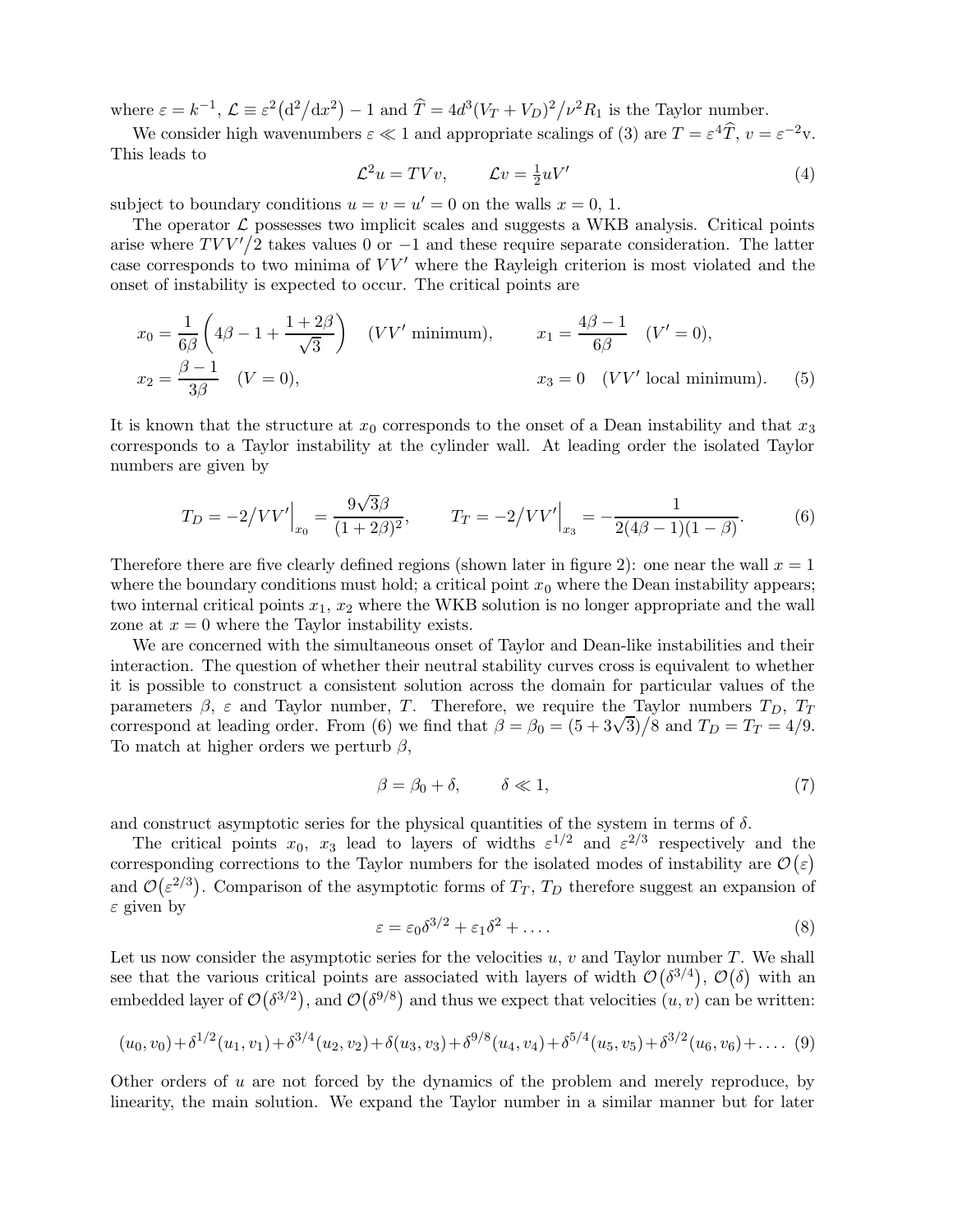clarity we present two expansions – one appropriate at  $x_0$ , the other at  $x_3$ :

$$
T = T_0 + \delta^{1/2} T_1 + \delta^{3/4} T_2 + \delta T_3 + \delta^{9/8} T_4 + \delta^{5/4} T_5 + \delta^{3/2} T_6 + \dots,
$$
  
=  $\tau_0 + \delta^{1/2} \tau_1 + \delta^{3/4} \tau_2 + \delta \tau_3 + \delta^{9/8} \tau_4 + \delta^{5/4} \tau_5 + \delta^{3/2} \tau_6 + \dots$  (10)

Note that since the Taylor coefficients (and velocities) will be functions of  $\beta$ ,  $T_i$  is not necessarily equal to  $\tau_i$ . Finally we denote the values of V, V' at  $x_j$  by  $V_j$ ,  $V'_j$  $\zeta_j'$  respectively.

## 3. A linked flow solution throughout the domain

3.1. The WKB solution in the main flow

Consider the flow away from the critical points of g and the boundary walls. There are two scales x and  $\varepsilon x$  and we seek a solution of the form

$$
u = uE
$$
,  $v = vE$  where  $E \equiv \exp\left\{\varepsilon^{-1} \int^x g(s)ds\right\}$ . (11)

Neglecting terms of  $\mathcal{O}(\varepsilon^3)$ , equations (4) then yield the system

$$
(g^{2} - 1)^{2}u + \varepsilon [4u'g(g^{2} - 1) + 2ug'(3g^{2} - 1)] + \varepsilon^{2} [2u''(3g^{2} - 1) + 12u'g'g + ug''(4g + 3)] = TvV,
$$
  

$$
(g^{2} - 1)v + \varepsilon (2v'g + vg') + \varepsilon^{2}v'' = \frac{1}{2}uV'.
$$
 (12)

Substituting the asymptotic series for  $\mathsf{u}$ ,  $\mathsf{v}$  and  $\varepsilon$  we can equate orders in  $\delta$ . At  $\mathcal{O}(1)$  we find

$$
(g^{2} - 1)^{2}u_{0} = T_{0}v_{0}V, \qquad (g^{2} - 1)v_{0} = \frac{1}{2}u_{0}V' \qquad \Longrightarrow \quad (g^{2} - 1)^{3} = T_{0}VV'/2. \tag{13}
$$

Therefore there are six roots which we label

$$
g_{\pm j} = \pm \sqrt{1 + \omega_j \text{sgn}\left(\frac{1}{2}T_0VV'\right) \left|\frac{1}{2}T_0VV'\right|^{1/3}} \quad \text{where} \quad \omega_j = e^{2\pi j i/3}, \quad j = 0, 1, 2. \tag{14}
$$

The solutions  $g_{\pm 0}$  correspond to exponentially growing and decaying solutions whereas the complex solutions are oscillatory with exponentially growing or decaying amplitudes. Figure 1 shows a typical plot of  $-\frac{1}{2}$  $\frac{1}{2}T_0VV'$  and identifies critical points of (13) where the WKB form of solution is no longer valid. At  $x = x_1, x_2$ , the function  $\frac{1}{2}T_0VV'$  vanishes and both of the sets of three roots  $\{g_{+j}\}, \{g_{-j}\}\$ coalesce leaving only two remaining real roots  $g = \pm 1$ . At  $x_0$  and  $x_3, \frac{1}{2}$  $\frac{1}{2}T_0VV'$  takes the value −1 and the two real roots  $g_{\pm 0}$  coalesce leaving the four remaining complex roots and  $g = 0$ . A sketch of the behaviour of the roots of g in the complex plane is included in figure 1.

Equating coefficients of  $\delta^{1/2}$ ,  $\delta^{3/4}$ ,  $\delta$ ,  $\delta^{9/8}$  and  $\delta^{5/4}$  we find that, for a consistent solution of (12),  $T_1 = T_2 = T_3 = T_4 = T_5 = 0$ . This is not surprising – at  $x = x_0$ ,  $\beta = \beta_0$  the correction to the Taylor number is  $\mathcal{O}(\varepsilon)$ . At  $\mathcal{O}(\delta^{3/2})$  the dynamics are forced by  $u_0$  and  $v_0$ :

$$
(g^{2} - 1)^{2}u_{6} + \varepsilon_{0}\left[4u_{0}'g(g^{2} - 1) + 2u_{0}g'(3g^{2} - 1)\right] = T_{0}v_{6} + T_{6}v_{0}V,
$$
  

$$
(g^{2} - 1)v_{6} + \varepsilon_{0}(2v_{0}'g + v_{0}g') = \frac{1}{2}u_{6}V'.
$$
 (15)

Using  $(13)$  and  $(15)$  a first order differential equation for  $u_0$  can be determined, namely

$$
\frac{\mathsf{u}'_0}{\mathsf{u}_0} + \frac{g'}{2g} + \frac{V''}{3V'} - \frac{T_6}{6\varepsilon_0 T_0} \frac{g^2 - 1}{g} = 0.
$$
 (16)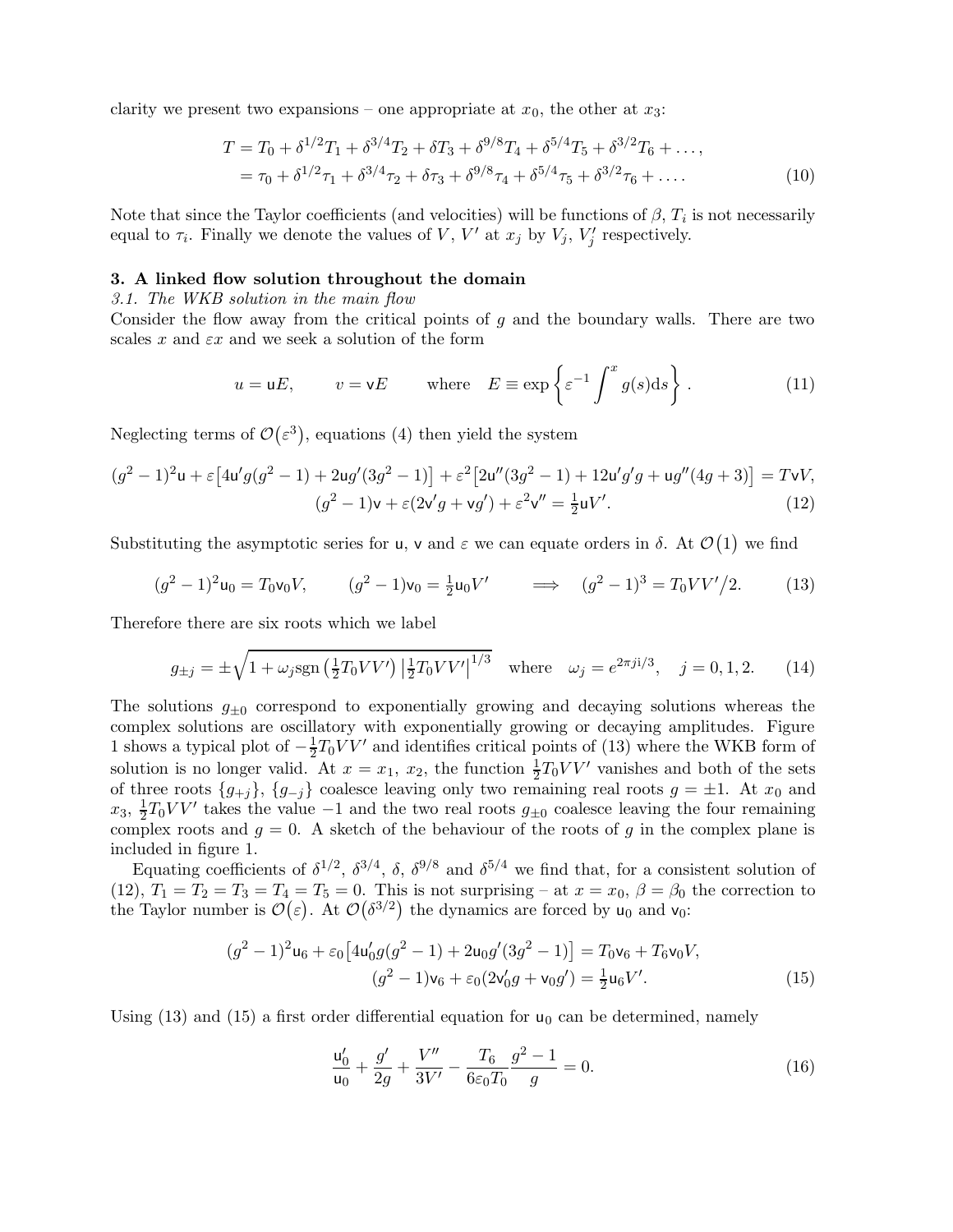

Figure 1. A typical plot of  $-T_0VV'/2$  showing the critical points of the WKB solution and the behaviour of the roots of  $g$  there.

Solving (16) we find that

$$
u_0 = \mathsf{u}_0 E \propto |g|^{-1/2} |V'|^{-1/3} \exp\left\{\frac{1}{\varepsilon} \int^x g(s) \mathrm{d}s + \frac{T_6}{6\varepsilon_0 T_0} \int^x \frac{g(s)^2 - 1}{g(s)} \mathrm{d}s\right\},\,
$$
  

$$
v_0 = \mathsf{v}_0 E = \frac{\mathsf{u}_0 V' E}{2(g^2 - 1)} \propto \frac{|g|^{-1/2} |V'|^{2/3}}{2(g^2 - 1)} \exp\left\{\frac{1}{\varepsilon} \int^x g(s) \mathrm{d}s + \frac{T_6}{6\varepsilon_0 T_0} \int^x \frac{g(s)^2 - 1}{g(s)} \mathrm{d}s\right\}.\tag{17}
$$

The six roots of  $q$  give the six linearly independent leading order velocities outside the critical layers. We will link these solutions across the critical layers (where roots coalesce and separate asymptotic analysis is needed) and to the boundaries  $x = 0, 1$ . We assume that both the Taylor and Dean disturbances are  $\mathcal{O}(1)$  and that they are spatially decaying, interacting at exponentially small orders via the WKB solutions, to produce necessary conditions for simultaneous onset.

## 3.2. The critical layer at  $x_0$

Although as  $x_0$  is approached the complex roots  $g_{\pm j}$ ,  $j = 1, 2$  remain distinct and their velocity contribution is unaffected by the layer, the real roots of  $g$  coalesce at 0. It is a second order critical point and a balance of scales shows that the layer is  $\mathcal{O}(\delta^{3/4})$ . Thus we introduce a scaled variable given by  $\xi = (x - x_0)\delta^{-3/4}$ . Expressing the differential operator  $\mathcal L$  in terms of  $\xi$  and expanding the base velocity V about  $x_0$  we can equate orders of  $\delta$  within (4). At  $\mathcal{O}(1)$  we have

$$
u_0 = T_0 v_0 V_0, \quad -v_0 = \frac{1}{2} u_0 V'_0 \quad \implies \quad T_0 = -2/V_0 V'_0. \tag{18}
$$

Thus  $T_0$  is determined for the neutral stability of Dean disturbances. The next few orders relate  $u_k$  and  $v_k$ ,  $k = 1...5$ , but at  $\mathcal{O}(\delta^{3/2})$  we have a linear equation governing  $u_0$ :

$$
\frac{d^2u_0}{d\xi^2} + \frac{u_0}{3\varepsilon_0^2} \left(\frac{T_6}{T_0} + \frac{3V''}{2V_0}\xi^2\right) = 0.
$$
\n(19)

Equation (19) reduces to the parabolic cylinder equation

$$
\frac{\mathrm{d}^2 u_0}{\mathrm{d}X^2} - u_0 \left(a + \frac{1}{4} X^2\right) = 0 \quad \text{where } X = \left(\frac{-2V''}{\varepsilon_0^2 V_0}\right)^{1/4} \xi, \quad a = -\frac{T_6}{3\varepsilon_0 T_0} \left(\frac{V_0}{-2V''}\right)^{1/2},\tag{20}
$$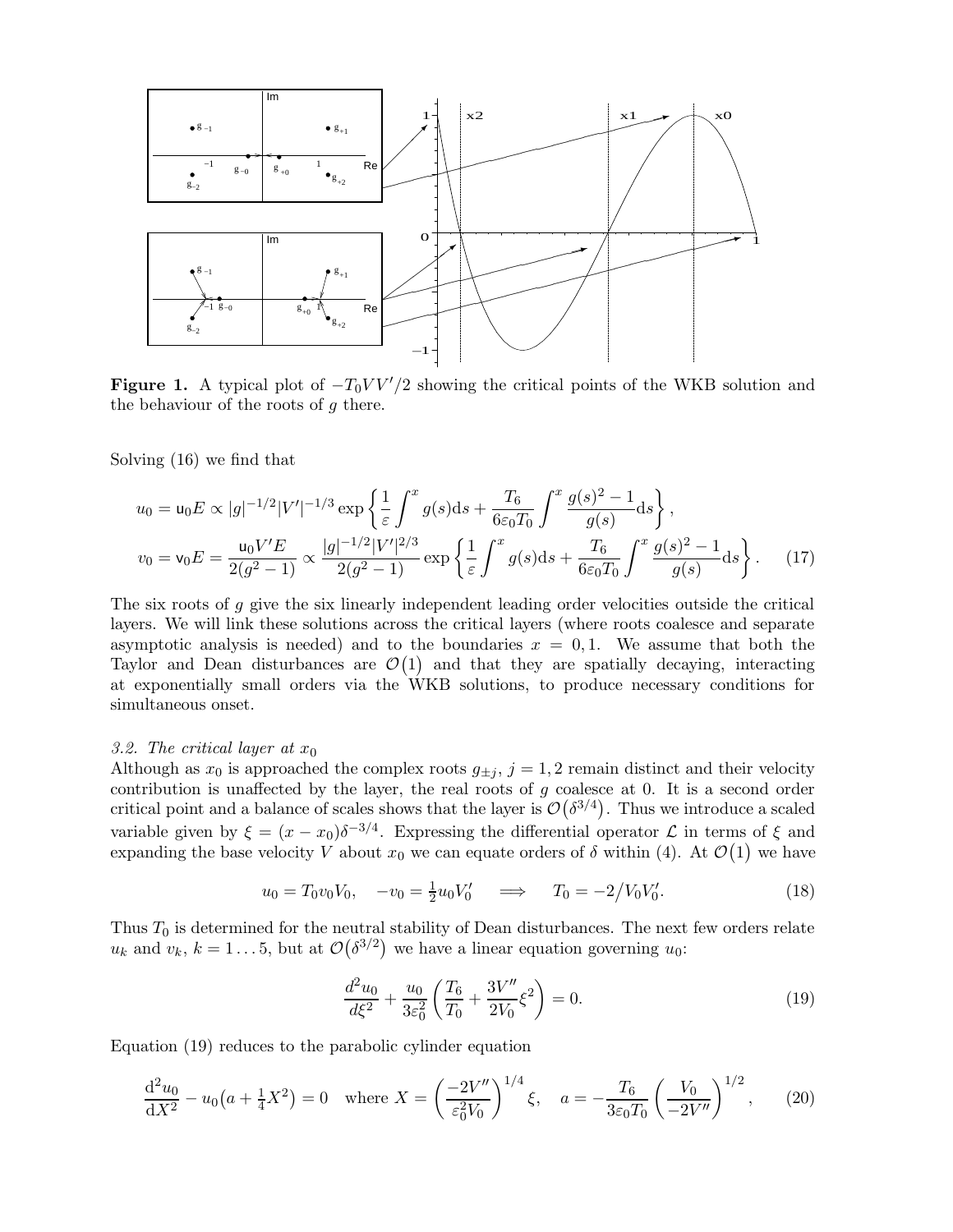which possesses two linearly independent solutions  $U(a, X)$ ,  $V(a, X)$ . The asymptotic forms of these solutions for  $X \gg 1$  are given by Abramowitz & Stegun [7]. The solution  $V(a, X)$  displays exponential growth as  $X \to \infty$ . But we are investigating (the concurrent) onset of instability and assume that any deviation from the isolated  $\mathcal{O}(1)$  Taylor and Dean modes of instability is tiny. Thus we reject any contribution to  $u_0$  from  $V(a, X)$ . By linearity we take  $u_0 = U(a, X)$ whereby

$$
u_0 \sim X^{-a-\frac{1}{2}} e^{-X^2/4}, \qquad \text{as } X \to \infty,
$$
  

$$
u_0 \sim \frac{\sqrt{2\pi}}{\Gamma(\frac{1}{2}+a)} (-X)^{a-\frac{1}{2}} e^{X^2/4} - \sin \pi a (-X)^{-a-\frac{1}{2}} e^{-X^2/4}, \quad \text{as } X \to -\infty.
$$
 (21)

Although  $u_0$  seems to possess a term with exponential growth as  $X \to -\infty$ , at  $a = -1/2$  its coefficient vanishes, corresponding to an isolated Dean mode of instability. We require that  $a$ be exponentially close to  $-1/2$  and that any growth will become  $\mathcal{O}(1)$  at  $x = x_3$ , corresponding to the interaction between the Taylor and Dean modes (see figure 2). This condition will relate  $T_6$  and  $\varepsilon_0$ .

We match this layer onto the main flow for  $x_1 < x < x_0$  using the method of intermediate scales. Introducing a lower limit,  $l_0 = x_0 - \delta^{3/4}$  to accommodate the simple pole of the integrand, we find that the radial velocity for  $x_1 < x < x_0$  is given by

$$
u_0 = C_+ |g_{+0}|^{-1/2} |V'|^{-1/3} \exp\left\{\frac{1}{\varepsilon} \int_{x_0}^x g_{+0}(s) ds + \frac{T_6}{6\varepsilon_0 T_0} \int_{l_0}^x \frac{g_{+0}(s)^2 - 1}{g_{+0}(s)} ds\right\} + C_- |g_{-0}|^{-1/2} |V'|^{-1/3} \exp\left\{\frac{1}{\varepsilon} \int_{x_0}^x g_{-0}(s) ds + \frac{T_6}{6\varepsilon_0 T_0} \int_{l_0}^x \frac{g_{-0}(s)^2 - 1}{g_{-0}(s)} ds\right\}, \quad (22)
$$

where  $\alpha = -2V_0/V''$  and

$$
\mathcal{C}_{+} = -\sin \pi a \; \alpha^{-\frac{1}{4}} (-V_0')^{\frac{1}{3}} \delta^{\frac{3}{8}} \left(\frac{4}{\varepsilon_0^2 \alpha}\right)^{-\frac{1}{4}\left(a-\frac{1}{2}\right)}, \quad \mathcal{C}_{-} = \frac{\sqrt{2\pi}}{\Gamma(\frac{1}{2}+a)} \alpha^{-\frac{1}{4}} (-V_0')^{\frac{1}{3}} \delta^{\frac{3}{8}} \left(\frac{4}{\varepsilon_0^2 \alpha}\right)^{\frac{1}{4}\left(a-\frac{1}{2}\right)}.
$$
\n(23)

We note that the factor  $\delta^{3/8}$  implies that the flow becomes more intense in the layer, as might be expected.

## 3.3. The critical layer about  $x_1$

In the main flow the leading order velocities  $u_0$ ,  $v_0$  are proportional to  $|V'|^{-1/3}$  and  $|V'|^{2/3}(g^2 -$ 1)<sup>-1</sup> respectively. As we approach  $x = x_1$  we find that  $V' \to 0$ ,  $g \to \pm 1$  and  $|V'|^{2/3} (g^2-1)^{-1} \to 0$ . It is clear therefore that, near this critical point, the assumption that  $u_0$ ,  $v_0$  are of the same order is no longer valid. By careful consideration of the appropriate asymptotic scales and the governing equations it can be seen that, near  $x_1, u \sim \mathcal{O}(\delta^{-3/8}), v \sim \mathcal{O}(\delta^{3/8})$  in a layer of width  $\mathcal{O}(\delta^{9/8})$ . Introducing the scaled variable  $\xi = (x - x_1)\delta^{-9/8}$  we look for solutions of the form

$$
u = \delta^{-3/8} \tilde{u}(\xi) \exp(\pm x/\varepsilon), \qquad v = \delta^{3/8} \tilde{v}(\xi) \exp(\pm x/\varepsilon). \tag{24}
$$

The velocity V and operator  $\mathcal L$  can once again be expressed in terms of  $\xi$  and, equating at lowest orders of  $\delta$ , the governing equations about  $x_1$  become

$$
\widetilde{u}_0''' = \pm \frac{T_0 V_1 V''}{16 \varepsilon_0^3} \xi \widetilde{u}_0, \qquad \widetilde{v}_0 = \frac{4 \varepsilon_0^2}{T_0 V_1} \widetilde{u}_0''.
$$
\n(25)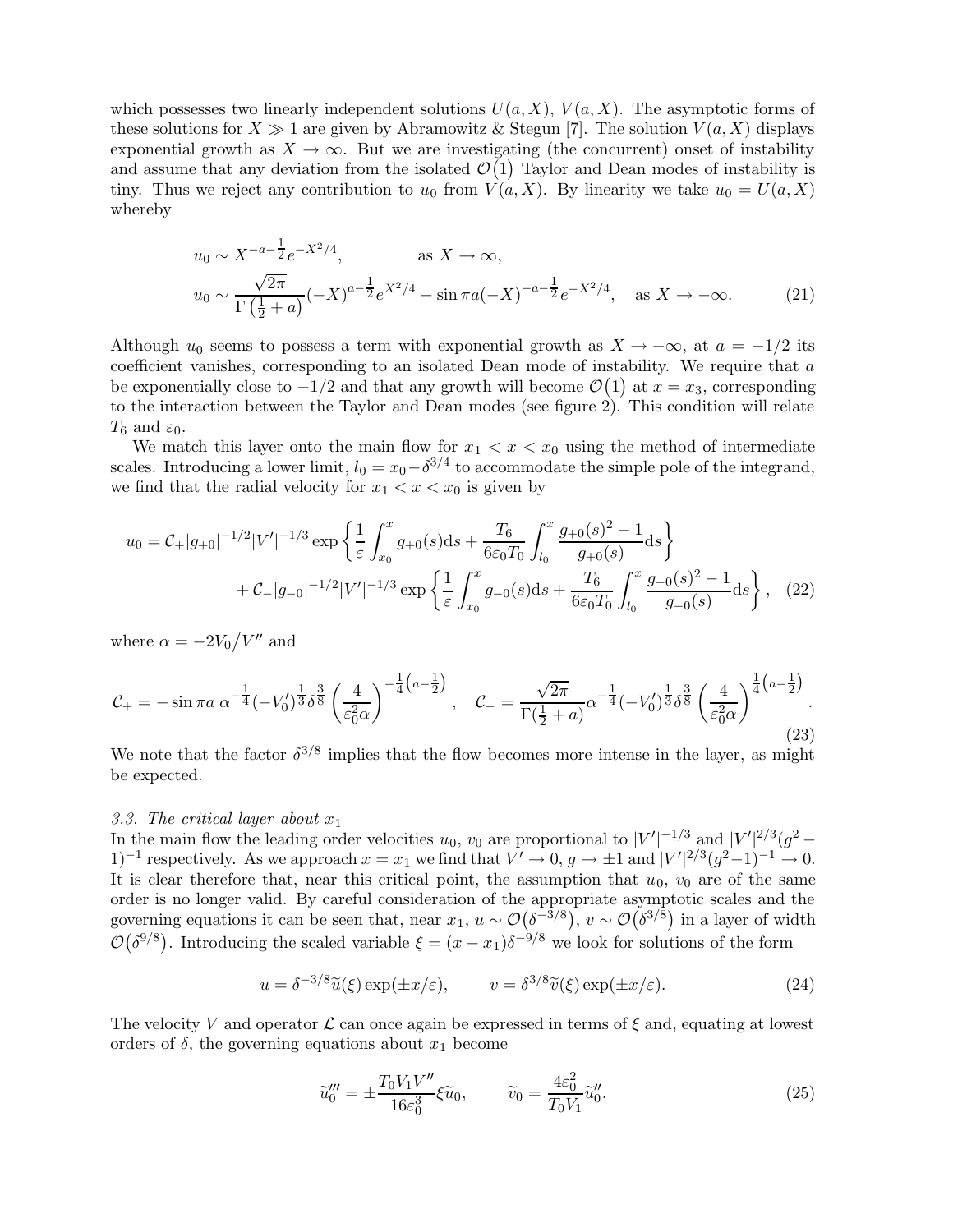A change of variables simplifies the system within the layer to two third order differential equations corresponding to the two sets of roots,  $\{g_{+j}\}\$  and  $\{g_{-j}\}\$  in the main flow:

$$
\frac{\mathrm{d}^3 \widetilde{u}_0}{\mathrm{d}X_{\pm}^3} = -X_{\pm} \widetilde{u}_0, \quad \text{where} \quad X_{+} = (2\varepsilon_0)^{-3/4} \gamma^{1/4} \xi = e^{-\pi i/4} X_{-}, \quad \gamma = -\frac{1}{2} T_0 V_1 V''.
$$
 (26)

In the limit  $|X_{\pm}| \gg 1$  there are three linearly independent solutions with asymptotic forms

$$
f_{\pm j} = X_{\pm}^{-1/3} \exp\left\{-\frac{3}{4}\omega_j X_{\pm}^{4/3}\right\}, \qquad j = 0, 1, 2 \tag{27}
$$

and our solution will match a linear combination of the  $f_{\pm j}$ . But, to obtain a consistent solution to (26) throughout the complex plane for  $|X_{\pm}| \gg 1$ , we require that, as the argument of  $X_{\pm}$ varies (and we cross the layer), the coefficients of the  $f_{\pm j}$  change as we cross Stokes lines. The changes are given by known Stokes multipliers. The asymptotic behaviour of equation (26) has been analysed by Heading [8] and as arg  $X_+$  goes from  $0_+$  to  $\pi_-$  the linear combination  $c_0f_{+0}+c_1f_{+1}+c_2f_{+2}$  becomes  $c_0f_{+0}+c_1f_{+1}+(e^{2\pi i/3}c_0+e^{\pi i/3}c_1+c_2)f_{+2}$ . Similarly, as  $\arg X_-$  goes from  $\pi/4$  to  $5\pi/4$ ,  $c_0 f_{-0} + c_1 f_{-1} + c_2 f_{-2}$  becomes  $c_0 f_{-0} + e^{2\pi i/3} c_2 f_{-1} + (e^{2\pi i/3} c_0 + e^{\pi i/3} c_1 + c_2) f_{-2}$ . We can therefore trace the evolution of our solution (22) in  $x_1 < x < x_0$  across the layer about  $x_1$  to the region  $x_2 < x < x_1$ . It is found that the dominant solution associated with  $(g_{-0} + 1)$ an increasing function about  $x_1$  – remains dominant and the sub-dominant solution relating to  $(g_{+0}-1)$  – a decreasing function about  $x_1$  – becomes a pair of oscillating solutions in  $[x_2, x_1]$ :

$$
u_0 = \mathcal{D}_+ |g_{+1}|^{-1/2} |V'|^{-1/3} \exp\left\{\frac{1}{\varepsilon} \int_{x_1}^x g_{+1}(s) ds + \frac{T_6}{6\varepsilon_0 T_0} \int_{x_1}^x \frac{g_{+1}(s)^2 - 1}{g_{+1}(s)} ds\right\} + \text{c.c.}
$$
  
+  $\mathcal{D}_- |g_{-0}|^{-1/2} |V'|^{-1/3} \exp\left\{\frac{1}{\varepsilon} \int_{x_1}^x g_{-0}(s) ds + \frac{T_6}{6\varepsilon_0 T_0} \int_{x_1}^x \frac{g_{-0}(s)^2 - 1}{g_{-0}(s)} ds\right\},$  (28)

where

$$
\mathcal{D}_{+} = \mathcal{C}_{+} e^{\pi i/3} \exp \left\{ \frac{1}{\varepsilon} \int_{x_0}^{x_1} g_{+0} \mathrm{d}s + \frac{T_6}{6\varepsilon_0 T_0} \int_{l_0}^{x_1} \frac{g_{+0}^2 - 1}{g_{+0}} \mathrm{d}s \right\},\
$$
  

$$
\mathcal{D}_{-} = \mathcal{C}_{-} \exp \left\{ \frac{1}{\varepsilon} \int_{x_0}^{x_1} g_{-0} \mathrm{d}s + \frac{T_6}{6\varepsilon_0 T_0} \int_{l_0}^{x_1} \frac{g_{-0}^2 - 1}{g_{-0}} \mathrm{d}s \right\}.
$$
 (29)

## 3.4. The critical layer about  $x_2$

The layer about  $x_2$  is analogous to that at  $x_1$ , except that now it is V that vanishes rather than V'. The appropriate scaling is  $u_0 \sim \mathcal{O}(1)$  and, since  $g \to \pm 1$ ,  $v_0 \sim \mathcal{O}(\delta^{-3/8})$  within a layer of  $\mathcal{O}(\delta^{9/8})$ . We introduce the new variable  $\xi = (x - x_2)\delta^{-9/8}$  and write  $u = \tilde{u}(\xi)e^{\pm x/\varepsilon}$ ,  $v = \delta^{-3/8} \widetilde{v}(\xi) e^{\pm x/\varepsilon}$ . We find that it is now the azimuthal velocity that satisfies the parabolic cylinder equation,

$$
\frac{\mathrm{d}^3 \tilde{v}_0}{\mathrm{d}X_{\pm}^3} = -X_{\pm} \tilde{v}_0, \quad \text{where} \quad X_{-} = (2\varepsilon_0)^{-3/4} \lambda^{1/4} \xi = e^{-\pi i/4} X_{+}, \quad \lambda = -\frac{1}{2} T_0 (V_2')^2, \tag{30}
$$

and  $\widetilde{u}_0 = 4\varepsilon_0 \widetilde{v}_0'$  $\frac{1}{0}/V'_{2}$ 2 . Therefore the asymptotic solutions and Stokes multipliers remain unchanged. Near  $x_2, g_{-0}$  is decreasing about  $-1$  and thus  $f_{-0}$  is the sub-dominant solution. Therefore when we match to the left this solution maps onto two oscillating solutions whereas the oscillating solutions associated with  $g_{+1,2}$  are equally dominant and merge into a single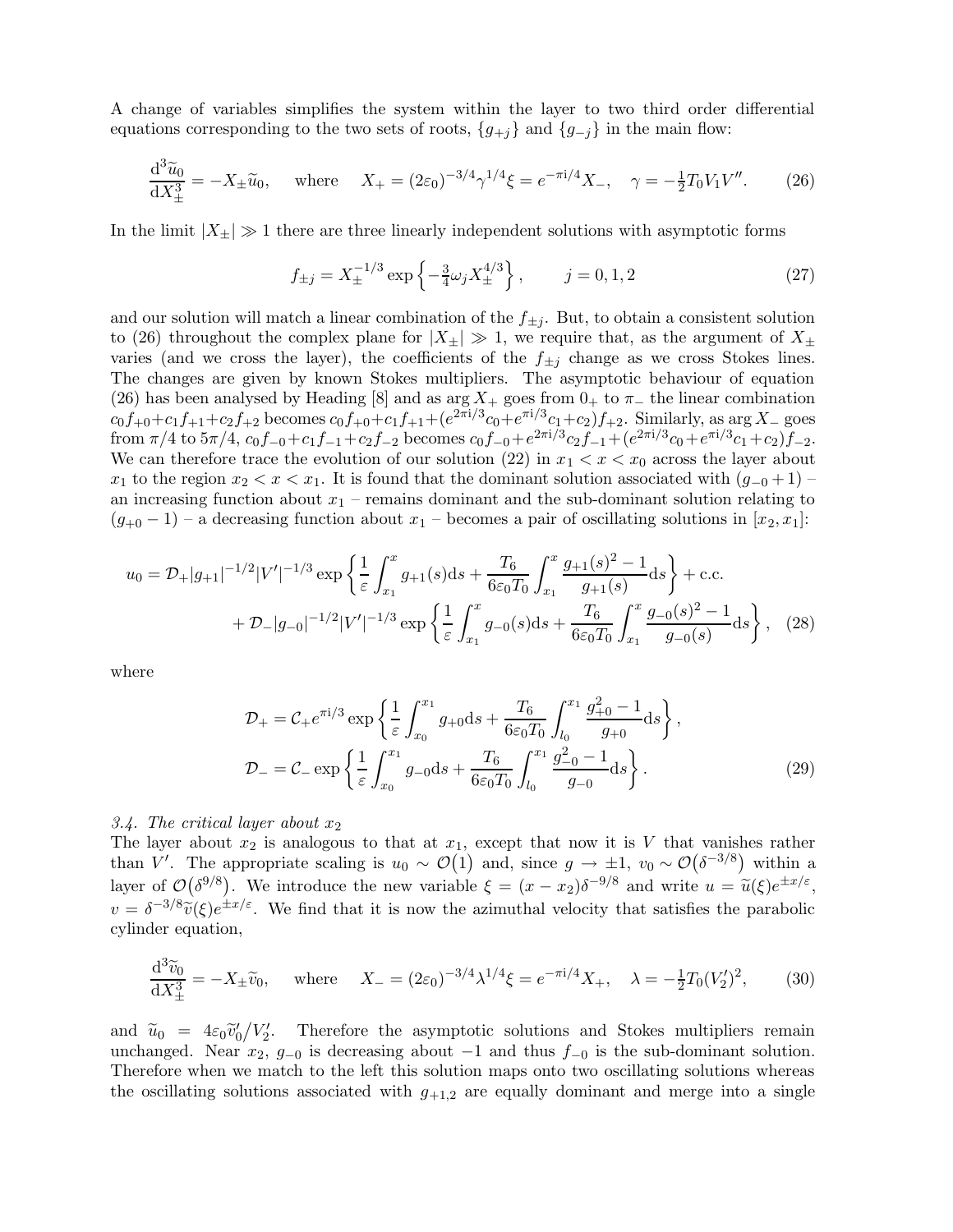solution. Matching the solution for  $\tilde{v}_0$  in the layer about  $x_2$  to the left, it can be shown, using (17b), that in the region  $x_3 < x < x_2$ , the *radial* velocity is given by

$$
u_0 = \mathcal{E}_+ |g_{+0}|^{-1/2} |V'|^{-1/3} \exp\left\{\frac{1}{\varepsilon} \int_{x_2}^x g_{+0}(s) ds + \frac{T_6}{6\varepsilon_0 T_0} \int_{x_2}^x \frac{g_{+0}(s)^2 - 1}{g_{+0}(s)} ds\right\}
$$
  
+  $\mathcal{E}_- |g_{-1}|^{-1/2} |V'|^{-1/3} \exp\left\{\frac{1}{\varepsilon} \int_{x_2}^x g_{-1}(s) ds + \frac{T_6}{6\varepsilon_0 T_0} \int_{x_2}^x \frac{g_{-1}(s)^2 - 1}{g_{-1}(s)} ds\right\} + \text{c.c.,}$  (31)

where

$$
\mathcal{E}_{+} = \mathcal{D}_{+} \exp \left\{ \frac{1}{\varepsilon} \int_{x_{1}}^{x_{2}} g_{+1} ds + \frac{T_{6}}{6\varepsilon_{0} T_{0}} \int_{x_{1}}^{x_{2}} \frac{g_{+1}^{2} - 1}{g_{+1}} ds \right\} + \text{c.c.},
$$
\n
$$
\mathcal{E}_{-} = \mathcal{D}_{-} \exp \left\{ \frac{1}{\varepsilon} \int_{x_{1}}^{x_{2}} g_{-0} ds + \frac{T_{6}}{6\varepsilon_{0} T_{0}} \int_{x_{1}}^{x_{2}} \frac{g_{-0}^{2} - 1}{g_{-0}} ds \right\}.
$$
\n(32)

## 3.5. The layer at  $x_3 = 0$

We now study the final critical point  $x_3 = 0$ , a local minimum of  $\frac{1}{2}T_0VV'$ . It is not a stationary point of the function and hence the layer is of width  $\mathcal{O}(\delta)$ . We rescale with  $\xi = x\delta^{-1}$  and expanding asymptotically about  $x_3$  as usual. We can equate coefficients in  $\delta$  but, as will become apparent, it is necessary to use the asymptotic expansion of T in terms of  $\tau_j$ . We find at  $\mathcal{O}(1)$ that

$$
u_0 = \tau_0 v_0 V_3, \quad -v_0 = \frac{1}{2} u_0 V_3' \quad \implies \quad \tau_0 = -1/2 V_3 V_3'. \tag{33}
$$

At the next two orders the equations reduce to  $\tau_1 = \tau_2 = 0$ , but at  $\mathcal{O}(\delta)$  the problem is forced so that

$$
u_3 - 2\varepsilon_0^2 u_0'' = \tau_0 V_3 v_3 + \tau_0 \xi V_3' v_0 + \tau_3 V_3 v_0, \qquad \varepsilon_0^2 v_0'' - v_3 = \frac{1}{2} \xi V'' u_0 + \frac{1}{2} V_3' u_3. \tag{34}
$$

Note that  $T_0$ ,  $\tau_0$  only agree up to  $\mathcal{O}(\delta)$  and hence  $\tau_3 \neq 0$ . Using (33), system (34) reduces to

$$
\frac{\mathrm{d}^2 u_0}{\mathrm{d}X^2} = X u_0 \text{ where } X = \lambda_0^{1/3} \xi - \lambda_1 \lambda_0^{-2/3}, \quad \lambda_0 = -\frac{1}{3\varepsilon_0^2} \left( \frac{V''}{V'_3} + \frac{V'_3}{V_3} \right) > 0, \quad \lambda_1 = \frac{\tau_3}{3\tau_0 \varepsilon_0^2}.
$$
 (35)

The Airy functions  $Ai(X)$  and  $Bi(X)$  solve (35) and their asymptotic behaviours for  $X \gg 1$  are

$$
\text{Ai}(X) \sim 2^{-1} \pi^{-1/2} X^{-1/4} \exp\left(-\frac{2}{3} X^{3/2}\right), \qquad \text{Bi}(X) \sim \pi^{-1/2} X^{-1/4} \exp\left(\frac{2}{3} X^{3/2}\right). \tag{36}
$$

It is clear that Bi is exponentially increasing and cannot contribute at  $\mathcal{O}(1)$  as this would not correspond to an isolated mode of instability. In fact, the coefficient of Bi must be exponentially small indicating a slight detuning of the isolated mode and link with the incoming WKB mode corresponding to  $g_{+0}$ . Thus we find the leading order contribution to Bi is

$$
\frac{\mathcal{E}_{+}}{\sqrt{\pi\varepsilon_0}} \delta^{1/4} \lambda_0^{-1/6} (V_3')^{-1/3} \exp\left\{ \frac{1}{\varepsilon} \int_{x_2}^0 g_{+0} \mathrm{d}s + \frac{T_6}{6\varepsilon_0 T_0} \int_{x_2}^0 \frac{g_{+0}^2 - 1}{g_{+0}} \mathrm{d}s \right\} \mathrm{Bi}(X). \tag{37}
$$

We require the coefficient of Ai to be  $\mathcal{O}(1)$  as we wish the two instabilities, Taylor and Dean, to occur simultaneously and be of similar sizes. It is clear that as  $X \to \infty$  this links to the velocity corresponding with the root  $g_{-0}$  in the region  $x_3 < x < x_2$  which, as it encounters the critical point  $x_2$  from the left, will become two oscillatory, complex conjugate solutions corresponding to  $g_{-1,2}$ . These will continue to decrease exponentially to the wall  $x = 1$ . Thus the coefficient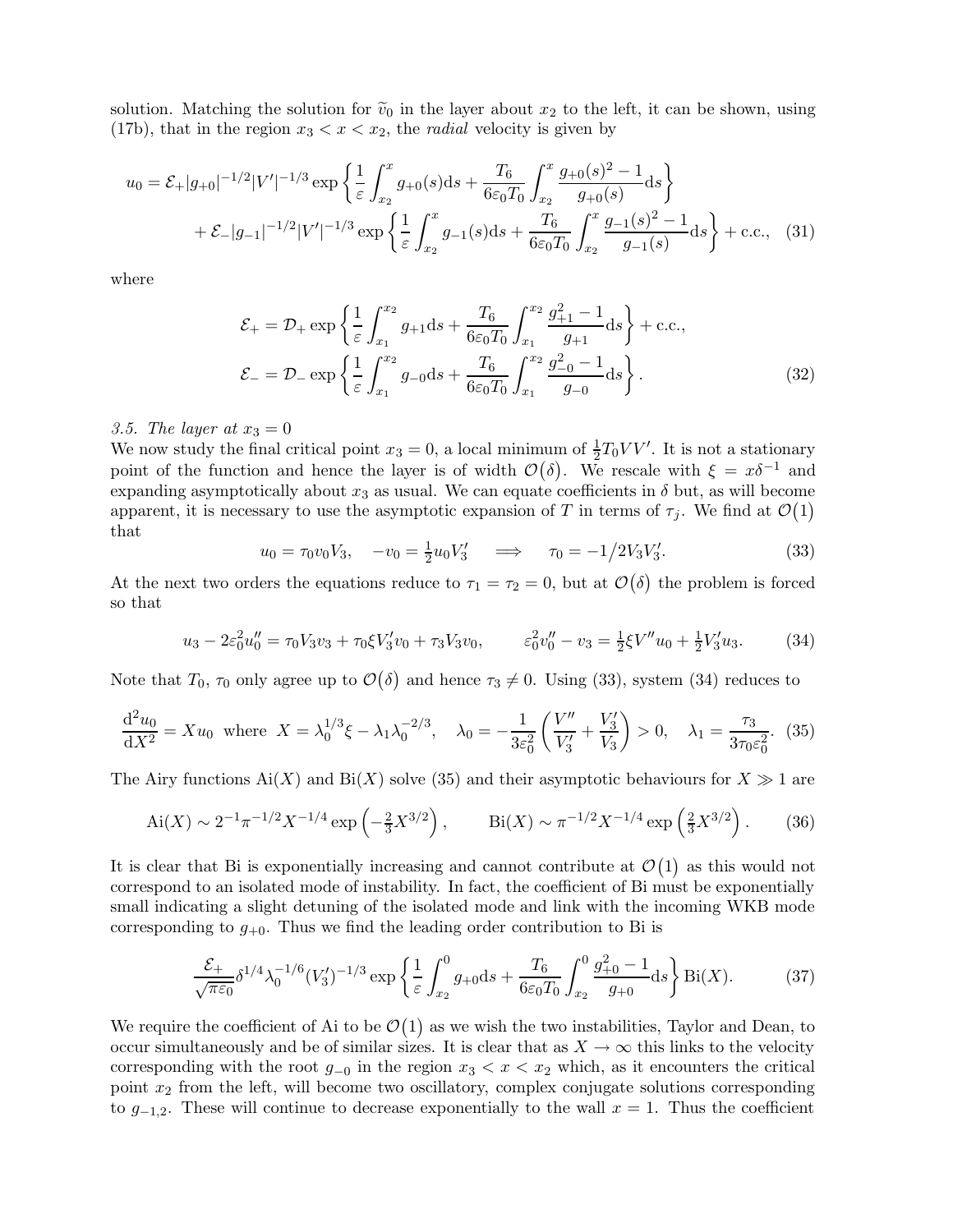

Figure 2. Diagram of the six linearly independent solutions across the flow domain.

of Ai is not known and we can only say at this stage that  $u_0 = \mathcal{F}$ Ai $(X)$  where  $\mathcal{F}$  is some  $\mathcal{O}(1)$ constant.

We are investigating corrections to the Taylor number up to  $\mathcal{O}(\delta^{3/2})$  and continue to equate at higher orders of  $\delta$ . At  $\mathcal{O}(\delta^{9/8})$ ,  $\mathcal{O}(\delta^{5/4})$  we find that  $\tau_4 = \tau_5 = 0$ . But, at  $\mathcal{O}(\delta^{3/2})$ , we find

$$
\frac{\mathrm{d}^2 u_1}{\mathrm{d}X^2} - X u_1 = -\frac{\tau_6}{3\varepsilon_0^2 \lambda_0^{2/3}} u_0 + \frac{2\varepsilon_1}{\varepsilon_0} \frac{\mathrm{d}^2 u_0}{\mathrm{d}X^2},\tag{38}
$$

with the same change of variables as (35). Equation (38) is solved in terms of Airy functions to give

$$
u_1 = \mathcal{G} \text{Ai}(X) - \left(\frac{\tau_6}{3\varepsilon_0^2 \lambda_0^{2/3}} + \frac{2\varepsilon_1 X}{3\varepsilon_0}\right) \mathcal{F} \text{Ai}'(X). \tag{39}
$$

Before we can write down the final conditions governing the parameters of our linked leading order solutions we must consider the boundary conditions at the two cylinder walls  $x = 0, 1$ .

## 3.6. Boundary conditions at  $x = 0$  and  $x = 1$

The boundary conditions  $u = v = w = 0$  on  $x = 0$ , 1 are equivalent to  $u = u' = \mathcal{L}^2 u = 0$  on the walls. Near  $x = 1$  the flow has decayed to be exponentially small but even here it is necessary to ensure adherence to the boundary conditions. We have found six linearly independent solutions across the flow domain but it is clear that at any position in the fluid not all these solutions can exist at leading order. The condition that the flow should only be  $\mathcal{O}(1)$  at the two points of instability coupled with the boundary conditions allows us to anticipate the dominant flow solutions across the domain and, in particular, at the cylinder boundaries. Figure 2 shows diagrammatically the evolution of the six flow elements. The different styles of line illustrate the linking of solutions and the legend distinguishes the cartoons used to depict each of the six types of solution. An indication of the magnitude of a solution is given by its vertical position.

We begin by considering the wall at  $x = 1$ . Of the six solutions here, the two oscillatory decaying solutions associated with  $g_{-1,2}$  link directly to the decay of the Airy solution at  $x_3$ . As such they have decayed throughout the whole fluid domain and at  $x = 1$  we would expect them to be far smaller than the other flow components. Thus to satisfy the boundary conditions we have four remaining solutions at our disposal: one associated with the  $\mathcal{O}(1)$  Dean instability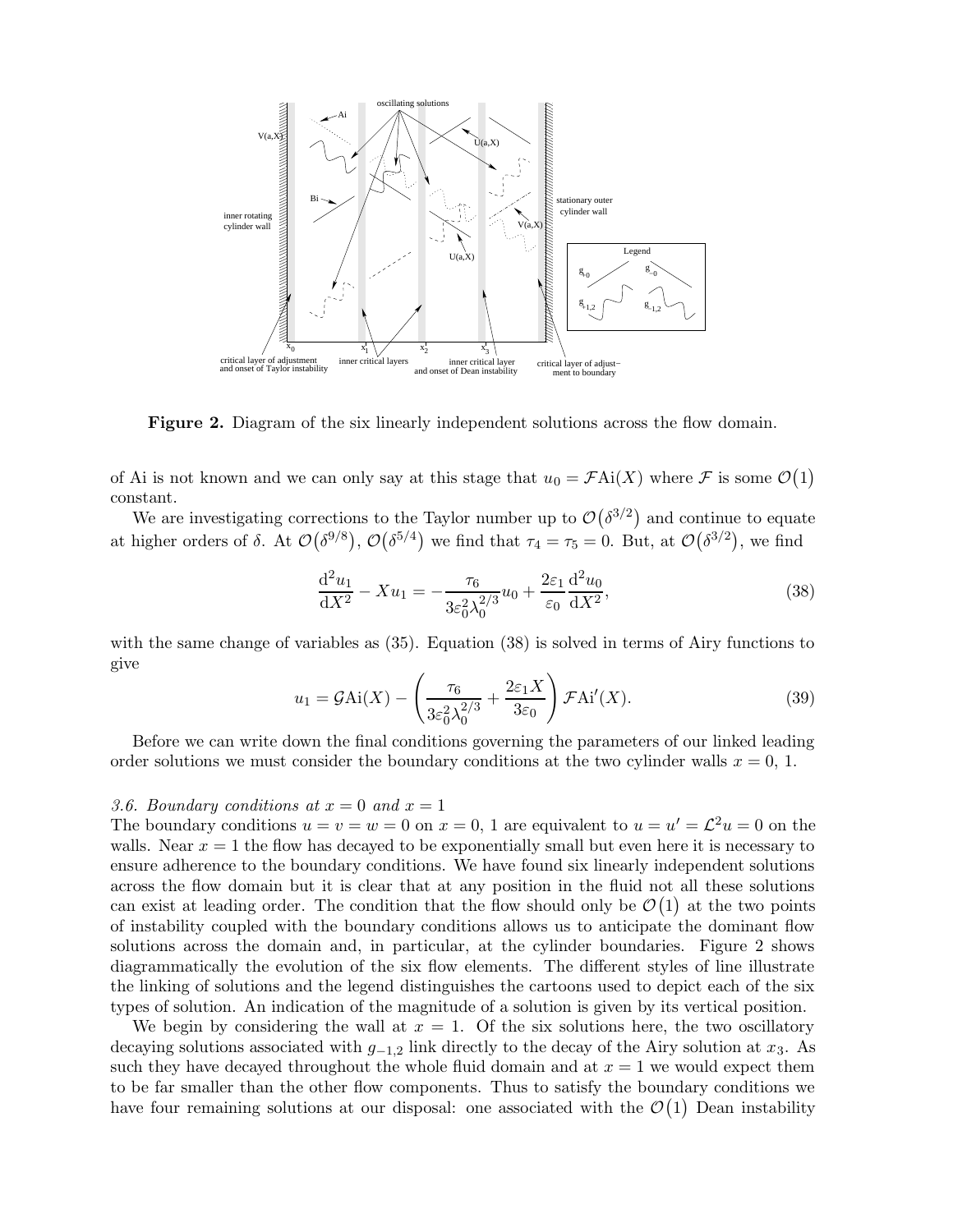whose coefficient is predetermined; two oscillating solutions which decay all the way to the wall  $x = 0$ ; and the solution associated with  $g_{+0}$  which links with the solution  $V(a, X)$  of the parabolic cylinder equation. Thus we are able to satisfy the boundary conditions at  $x = 1$  wall by choosing the coefficients of the latter three, which will inevitably be be exponentially small at  $x=1$ .

The boundary  $x = 0$  requires more detailed consideration. Examining figure 2 we see that of the six solutions, the exponentially increasing one associated with Bi is linked to the Dean instability and hence is exponentially small. The oscillatory growing modes link with the exponentially small oscillating modes at the wall  $x = 1$  and have further decayed across the domain. The only remaining, possibly  $\mathcal{O}(1)$ , modes are the oscillatory decaying solutions  $g_{-j}$ (also linking to the Dean instability  $U(a, X)$ ) and the decreasing solution associated with Ai. However we have three homogeneous boundary conditions and the three dominant solutions will be unable to satisfy them non-trivially. Hence an inner adjustment layer is introduced to satisfy the boundary conditions.

#### 3.7. The inner layer at  $x = 0$

A balance of scales reveals an inner layer of width  $\mathcal{O}(\delta^{3/2})$  at  $x = 0$ . Introducing  $\xi \equiv x\delta^{-3/2}$ , we solve the leading order governing equations and apply the boundary conditions at  $\xi = 0$  to give

$$
u_0 = \mathcal{H} \left[ 1 - (12)^{1/4} \xi / \varepsilon_0 + e^{-3^{1/4} \cos(\pi/12)\xi/\varepsilon_0} \left( \sqrt{3} \sin \left( 3^{1/4} \sin(\pi/12)\xi/\varepsilon_0 \right) - \cos \left( 3^{1/4} \sin(\pi/12)\xi/\varepsilon_0 \right) \right) \right], \quad (40)
$$

where H is a constant,  $\sqrt{1-\omega_1} = 3^{1/4} e^{-\pi i/12}$ ,  $\sqrt{1-\omega_2} = 3^{1/4} e^{\pi i/12}$ , and we have discarded the exponentially increasing and growing oscillatory solutions at this order as required.

We require that (40) matches with the velocity in the outer layer given by the Airy solutions,  $\mathcal{F}\text{Ai}(X)$  and (39), together with the two oscillating, decaying WKB solutions from (31). To achieve this requires Ai $(-\lambda_1 \lambda_0^{-2/3})$  $\hat{\mathcal{H}}_0^{-2/3}$  = 0 and  $\mathcal{H} = \widetilde{\mathcal{H}} \delta^{1/2}$  with  $\widetilde{\mathcal{H}} = \mathcal{O}(1)$ ; in particular

$$
\lambda_1 \lambda_0^{-2/3} = \frac{\tau_3}{3\tau_0 \varepsilon_0^2} \left[ -\frac{1}{3\varepsilon_0^2} \left( \frac{V''}{V'_3} + \frac{V'_3}{V_3} \right) \right]^{-2/3} = 2.3381,
$$
  

$$
\mathcal{F}\left( 2.3381 \frac{2\varepsilon_1}{3\varepsilon_0} - \frac{\tau_6}{3\varepsilon_0^2 \lambda_0^{2/3}} \right) \text{Ai}'(-2.3381) = \tilde{\mathcal{H}}, \qquad \mathcal{F} \lambda_0^{1/3} \text{Ai}'(-2.3381) = -(12)^{1/4} \tilde{\mathcal{H}}/\varepsilon_0. \tag{41}
$$

Matching the oscillatory, decaying solutions yields

$$
\mathcal{E}_{-}(1-\omega_{1})^{-1/4}(V_{3}')^{-1/3}\exp\left\{\frac{1}{\varepsilon}\int_{x_{2}}^{0}g_{-1}(s)ds+\frac{T_{6}}{6\varepsilon_{0}T_{0}}\int_{x_{2}}^{0}\frac{g_{-1}(s)^{2}-1}{g_{-1}(s)}ds\right\}=\delta^{1/2}\widetilde{\mathcal{H}}e^{4\pi i/3}.\tag{42}
$$

We now have all the necessary equations. First, observe that the two Taylor number expansions (10) must be equivalent. We expand  $\tau_0$ ,  $T_0$  as series in  $\delta$  using (18), (33) and equate coefficients. At  $\mathcal{O}(\delta)$  we find  $\tau_3 = 1.6501$  and then (41a) is used to determine  $\varepsilon_0$ :

$$
\varepsilon_0 = \left(\frac{\tau_3}{7.01432\tau_0}\right)^{3/2} \left[ -\frac{1}{3\varepsilon_0^2} \left(\frac{V''}{V'_3} + \frac{V'_3}{V_3}\right) \right]^{-1} = 0.0688 + 0.1631\delta + \mathcal{O}(\delta^2). \tag{43}
$$

From the arguments of  $\S 3.2$  we know that a is exponentially close to  $-1/2$  so that, from (20),

$$
\tau_6 = T_6 = -\frac{3}{2}\varepsilon_0 T_0 \left(\frac{-2V''}{V_0}\right)^{1/2} = 0.2421 + 0.4082\delta + \mathcal{O}(\delta^2). \tag{44}
$$